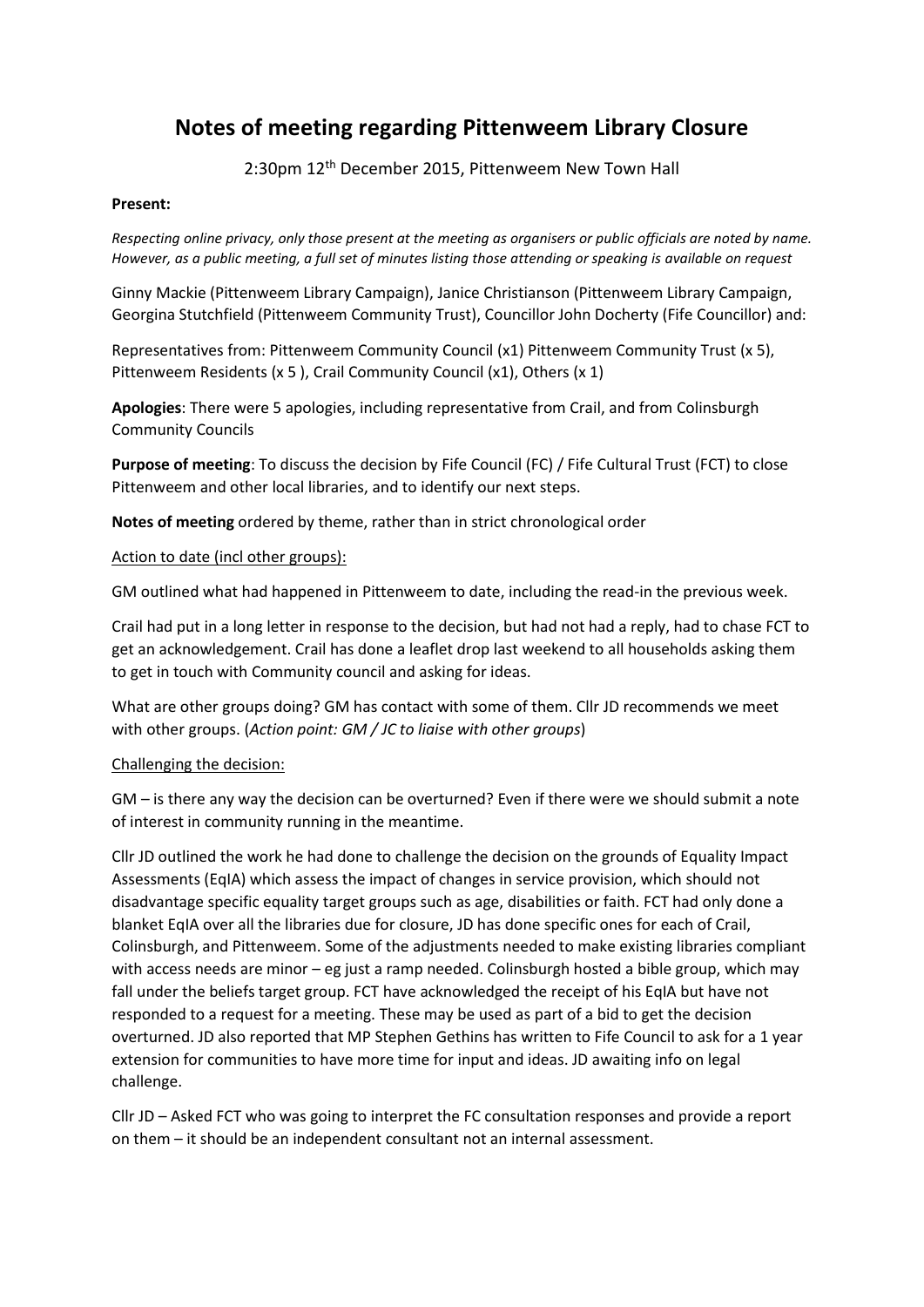JC – Bryce from Keep Fife Libraries Open campaign co-ordinating one legal challenge. GM also reported that a Pittenweem Resident has also offered to challenge Fife Council in court.

We should also feed relevant information to other groups & individuals who are mounting these challenges

#### Library building:

Pittenweem Community Council - confirmed that the Library and Old Town Hall in which it is located are Pittenweem Common Good assets, managed by Fife Council but any sale proceeds must come back to the community

PICT – should we register a community right to buy interest under the land reform Scotland Act?

Pittenweem CC pointed out backlog of maintenance work due on building. We should first of all consider a lease before buying

A Pittenweem resident confirmed the Library does have disabled access, it is the hall above which is not accessible.

## Finance & logistics of community run library

GS – what are the current costs of running Pittenweem Library? – JD may have the information (*Action point – GS to email JD to ask for it*)

PICT – could we provide some form of library service without any funding if the lease was low rent with voluntary librarians? There will be still be costs of utilities, insurance and eg PVG checks.

PICT – Could an approach from several libraries be a strength – eg one worker between several sites? How could we broaden the use of space and widen demographics

PICT – talked about the hub model of library as centre for other community information and services.

#### Expression of Interest in community library service provision

GS read out letter sent by FC to community councils. General agreement was to go ahead with expression of interest (EOI) in parallel with other challenges.

PICT – Should we vote to go ahead with local EOI? All PICT directors present (a quorum of the board) agreed.

GS – How should we go about submitting an EOI? What group should submit the EOI? Should it be CC, PICT or a new specific library group? Cllr JD advised to ask CC for minute of support - they meet on Monday. JC felt an established group like PICT would have more traction than a new group. (*Action point, attend CC meeting to discuss and ask for support, then submit EOI*)

# Funding and other support / advice

PICT – Is there a legal fund, do we need to crowdsource? It was noted that Fife council have a funding website, fife community support, and Voluntary Action Fife.

PICT explained the PICT study tour of community owned assets in North of England had also included libraries as well as pubs. Very small villages had received generous donations from tourist visitors.